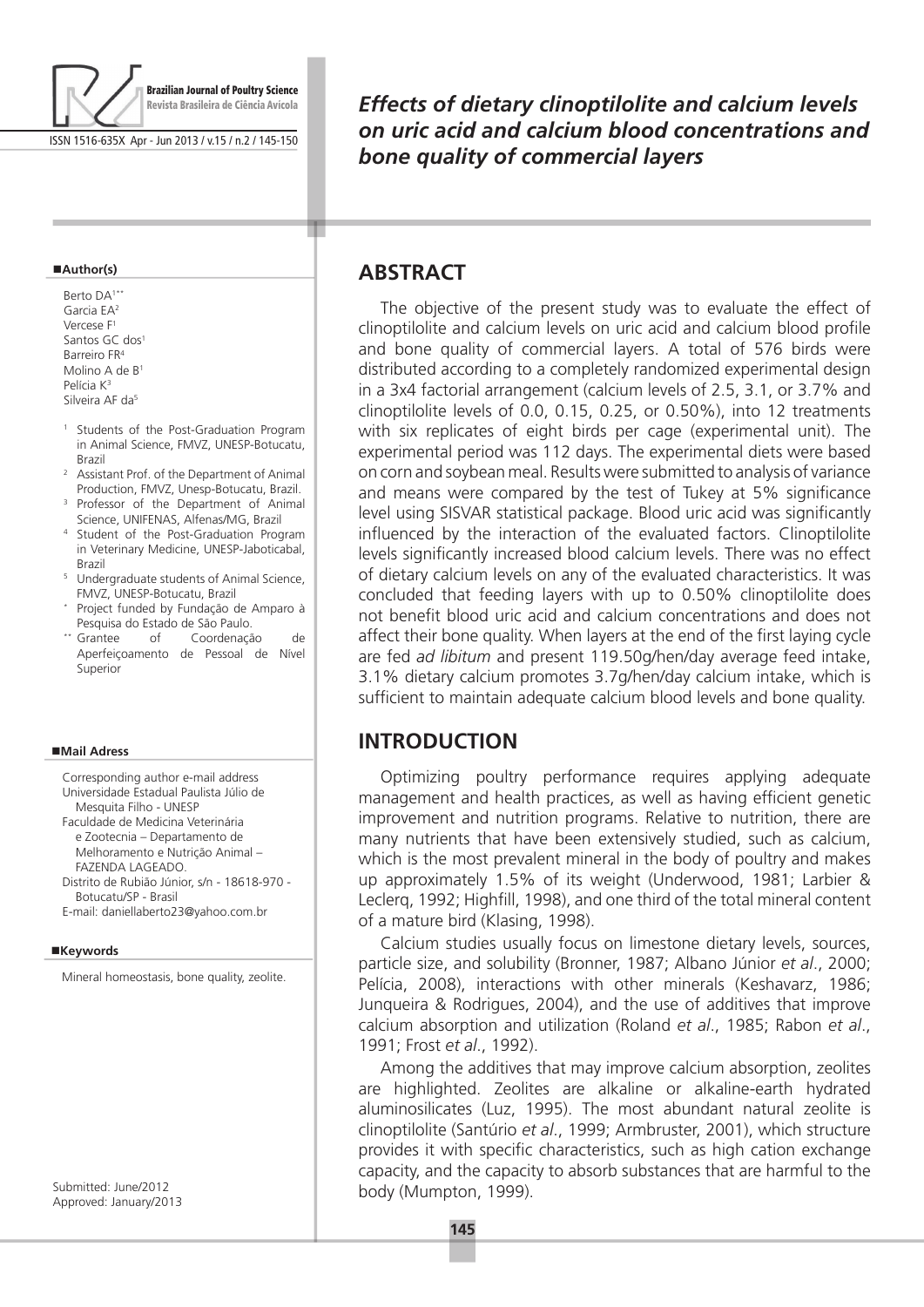

Ammonia is a harmful substance absorbed by clinoptilolite (Shurson *et al*., 1984). High ammonia levels in the intestine are toxic (Zigger, 1998), causing, for instance, changes in calcium absorption due to the possible reduction of vitamin D activation in the liver and in the kidneys. Such organs have regulatory mechanisms to try to eliminate toxic substances from the body (Macari *et al*., 2002) and these may be overwhelmed by high ammonia levels. One of the consequences of impaired calcium absorption is poor bone quality. Calcium and phosphorus are essential for bone tissue synthesis, and the balance between the deposition and the mobilization of these minerals may increase or reduce bone mass (Pizauro Jr., 2002).

Therefore, this study aimed at evaluating the effects of different dietary clinoptilolite and calcium levels on blood uric acid and calcium contents and on the bone quality of commercial layers.

# **MATERIALS AND METHODS**

In total, 576 Hisex Brown® layers, 67-week-old in the beginning of the experiment, were housed in laying cages. Birds were distributed according to a completely

### *Effects of dietary clinoptilolite and calcium levels on uric acid and calcium blood concentrations and bone quality of commercial layers*

randomized experimental design with a 3x4 factorial arrangement (three calcium levels x four clinoptilolite levels) into 12 treatments with six replicates of eight birds each. Calcium was added to the diet at 2.5, 3.1, or 3.7% and clinoptilolite at 0.0, 0.15, 0.25, or 0.50%.

The experimental period was 112 days. The lighting program adopted was 17 hours of light daily. Birds were offered feed and water *ad libitum* during the entire experimental period. The experimental diets were based on corn and soybean meal and were formulated according to feedstuff compositions and nutritional requirements of semi-heavy layers in lay recommended by Rostagno *et al*. (2005), except for calcium levels (Table 1).

At the end of the experimental period, uric acid and calcium blood levels were determined. Bone quality was assessed by bone mineral density, breaking strength, and ash percentage in the tibia.

In order to determine uric acid and calcium blood concentrations, 3mL of blood were collected from six birds per treatment by brachial vein puncture using 5mL syringes and 0.55X20mm needles. Blood was always collected in the morning, immediately before lay, aiming at minimizing possible interferences on blood

**Table 1 -** Ingredients and calculated nutritional composition of the experimental diets.

|                                      | Treatments |        |        |        |        |        |                |        |        |        |        |        |
|--------------------------------------|------------|--------|--------|--------|--------|--------|----------------|--------|--------|--------|--------|--------|
| Ingredients                          | 1          | 2      | 3      | 4      | 5      | 6      | $\overline{7}$ | 8      | 9      | 10     | 11     | 12     |
| Corn                                 | 56.34      | 58.38  | 60.43  | 56.52  | 58.57  | 60.61  | 56.65          | 58.69  | 60.74  | 56.95  | 58.99  | 61.04  |
| Soybean meal                         | 15.21      | 16.52  | 17.84  | 15.33  | 16.65  | 17.96  | 15.41          | 16.72  | 18.04  | 15.60  | 16.92  | 18.24  |
| Wheat                                | 20.83      | 15.90  | 10.96  | 20.39  | 15.46  | 10.52  | 20.09          | 15.16  | 10.23  | 19.36  | 14.42  | 9.49   |
| Limestone*                           | 5.66       | 7.19   | 8.72   | 5.65   | 7.17   | 8.70   | 5.64           | 7.17   | 8.69   | 5.62   | 7.15   | 8.67   |
| Dicalcium phosphate                  | 1.00       | 1.07   | 1.13   | 1.01   | 1.07   | 1.14   | 1.01           | 1.08   | 1.14   | 1.02   | 1.09   | 1.15   |
| Methionine                           | 0.15       | 0.14   | 0.14   | 0.14   | 0.14   | 0.14   | 0.14           | 0.14   | 0.14   | 0.14   | 0.14   | 0.14   |
| Lysine                               | 0.16       | 0.15   | 0.13   | 0.16   | 0.14   | 0.13   | 0.16           | 0.14   | 0.12   | 0.16   | 0.14   | 0.12   |
| Salt                                 | 0.35       | 0.35   | 0.35   | 0.35   | 0.35   | 0.35   | 0.35           | 0.35   | 0.35   | 0.35   | 0.35   | 0.35   |
| Mineral supplement <sup>1</sup>      | 0.10       | 0.10   | 0.10   | 0.10   | 0.10   | 0.10   | 0.10           | 0.10   | 0.10   | 0.10   | 0.10   | 0.10   |
| Vitamin supplement <sup>2</sup>      | 0.10       | 0.10   | 0.10   | 0.10   | 0.10   | 0.10   | 0.10           | 0.10   | 0.10   | 0.10   | 0.10   | 0.10   |
| Mycotoxin adsorbent                  | 0.10       | 0.10   | 0.10   | 0.10   | 0.10   | 0.10   | 0.10           | 0.10   | 0.10   | 0.10   | 0.10   | 0.10   |
| Clinoptilolite                       | 0.00       | 0.00   | 0.00   | 0.15   | 0.15   | 0.15   | 0.25           | 0.25   | 0.25   | 0.50   | 0.50   | 0.50   |
| Total                                | 100.00     | 100.00 | 100.00 | 100.00 | 100.00 | 100.00 | 100.00         | 100.00 | 100.00 | 100.00 | 100.00 | 100.00 |
| Calculated nutritional composition   |            |        |        |        |        |        |                |        |        |        |        |        |
| Metabolizable energy<br>(kcal/kg)    | 2800       | 2800   | 2800   | 2800   | 2800   | 2800   | 2800           | 2800   | 2800   | 2800   | 2800   | 2800   |
| Crude protein (%)                    | 14.78      | 14.78  | 14.78  | 14.78  | 14.78  | 14.78  | 14.78          | 14.78  | 14.78  | 14.78  | 14.78  | 14.78  |
| Calcium (%)                          | 2.50       | 3.10   | 3.70   | 2.50   | 3.10   | 3.70   | 2.50           | 3.10   | 3.70   | 2.50   | 3.10   | 3.70   |
| Available phosphorus<br>(9/6)        | 0.33       | 0.33   | 0.33   | 0.33   | 0.33   | 0.33   | 0.33           | 0.33   | 0.33   | 0.33   | 0.33   | 0.33   |
| Total methionine (%)                 | 0.36       | 0.36   | 0.36   | 0.36   | 0.36   | 0.36   | 0.36           | 0.36   | 0.36   | 0.36   | 0.36   | 0.36   |
| methionine +<br>Total<br>cystine (%) | 0.66       | 0.66   | 0.66   | 0.66   | 0.66   | 0.66   | 0.66           | 0.66   | 0.66   | 0.66   | 0.66   | 0.66   |
| Total lysine (%)                     | 0.73       | 0.73   | 0.73   | 0.73   | 0.73   | 0.73   | 0.73           | 0.73   | 0.73   | 0.73   | 0.73   | 0.73   |

<sup>1</sup> Mineral levels per kg of feed: Cu: 8 mg; Fe:50 mg; Mn: 70 mg; Zn:50 mg; I: 1.2 mg; Se: 0.2 mg. <sup>2</sup> Vitamin levels per kg of feed: Vit. A: 7000 IU; vit. D3: 2000 IU;

vit. E: 5 mg; vit. K3: 1.6 mg; vit. B2: 3mg; vit. B12: 8 mcg; Niacin: 20 mg; pantothenic acid: 5 mg; antioxidant: 15 mg. \* Calcitic limestone 100% fine.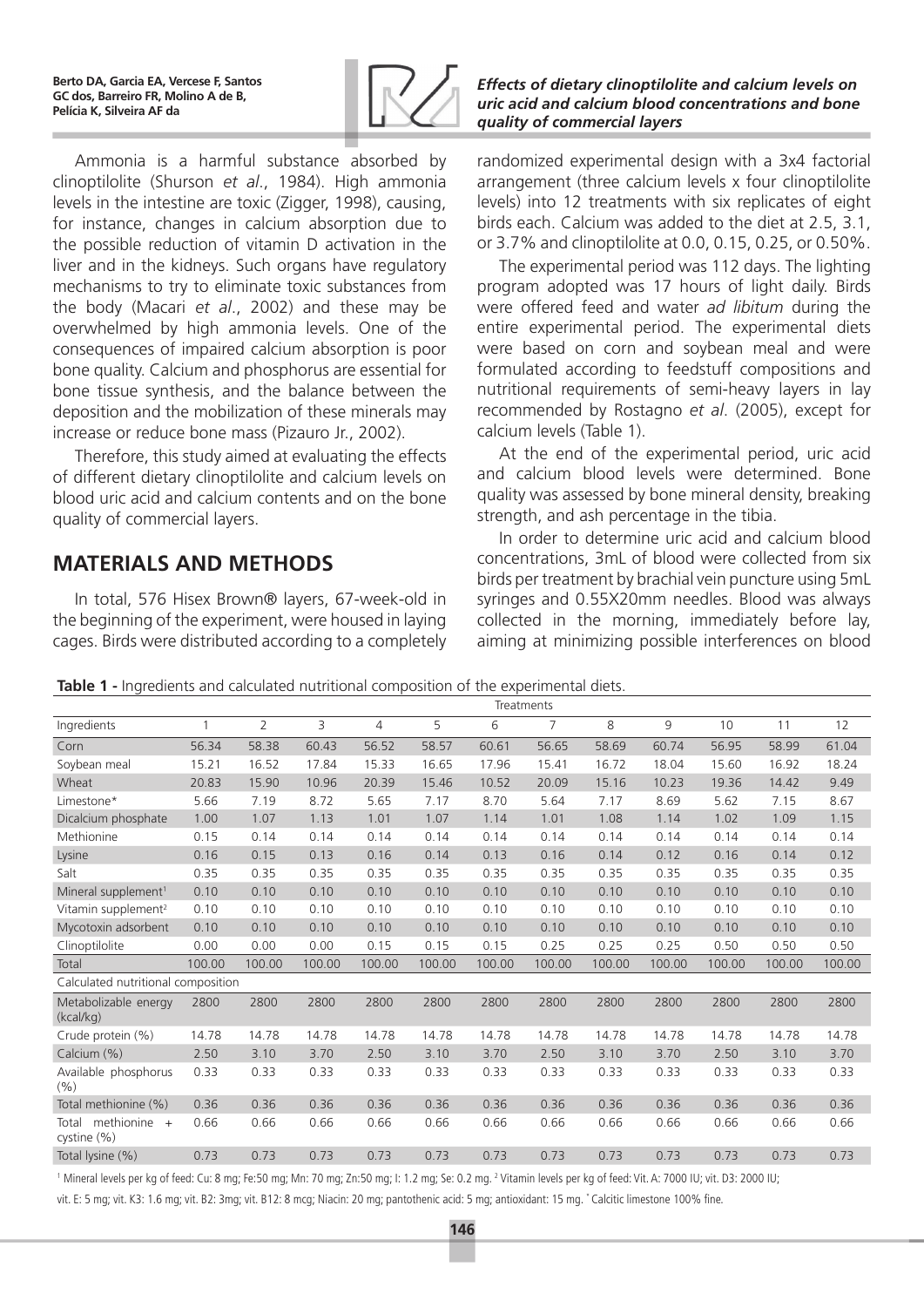

calcium levels. The collected blood was immediately transferred from the syringe to vacutainer® (BD) tubes containing sodium heparin as anti-clotting agent. Tubes were centrifuged at 5000rpm for 10min to separate the plasma. Uric acid and calcium blood concentrations were determined according to the methodology proposed by Perkin-Eimer Corporation (1996).

Six birds per treatment (one per replicate) were sacrificed to collect the left tibia for bone quality assessment. Mineral density was determined by optical densitometry of bone radiographs, and expressed in millimeters of aluminum (mm Al), according to Louzada (1994).

After bone mineral density determination, bone breaking strength was analyzed. A specific cell, coupled to a texture analyzer (Texture Analyser TA. XT Plus) with the use of a probe (Blade Set HDP/BS) at 2mm/s pre-test speed, 1.0mm/s test speed, and 40mm/s posttest speed, was used. Tibiae were placed at the central position with 6cm clearance, allowing the comparison of breaking strength values. A software program recorded the strength required for complete bone breaking and values were expressed in kilograms-force (kgf).

After breaking strength evaluation, bone ash content was determined according to the methodology proposed by Nogueira & Souza (2005).

Results were statistically analyzed using SISVAR statistical package, according to Ferreira (1998). The obtained data were submitted to analysis of variance and means were compared by the test of Tukey at 5% significance level. Regression analyses were used when applicable.

# Results and Discussion

Blood uric acid level was affected by the interaction between clinoptilolite and calcium levels (Tables 2 and 3).

Feed intake was not influenced (p>0.05) by dietary clinoptilolite or calcium levels. Reviewing the literature, there are different and consistent results relative to our findings (Nakaue & Koelliker, 1981; Roland, 1988; Roland *et al*., 1991; Frost *et al*., 1992; Shariatmadari, 2008; Pelícia *et al*., 2011). The contradictory literature reports may be due to the use of different layer genetic strains as well as different zeolite and calcium levels and sources applied in the diets.

Clinoptilolite levels influenced (p≤0.05) calcium blood concentration. The highest concentrations were obtained in birds fed 0.25% clinoptilolite and

## *Effects of dietary clinoptilolite and calcium levels on uric acid and calcium blood concentrations and bone quality of commercial layers*

those fed the control diet, with no clinoptilolite. Hens supplemented with 0.50% clinoptilolite presented the lowest calcium blood levels, whereas those fed 0.15%, presented an intermediate concentration. Therefore, according to the results, dietary clinoptilolite supplementation effects were not beneficial to calcium blood levels, as birds not fed this zeolite presented statistically similar calcium blood levels as those supplemented with 0.25% de clinoptilolite; therefore, its use for this purpose is not viable.

**Table 2 -** Feed intake (FI) and blood uric acid and calcium concentrations of layer fed diets supplemented with clinoptilolite (CLINO) and containing different calcium levels (Ca).

|                 | FI               | Calcium        | Uric acid |  |
|-----------------|------------------|----------------|-----------|--|
|                 | (g/hen/day)      | (mq/dL)        | (mq/dL)   |  |
| CLINO (%)       |                  |                |           |  |
| 0.00            | 117.83           | 16.67A         | 10.82     |  |
| 0.15            | 118.63           | 15.72B         | 6.81      |  |
| 0.25            | 117.98<br>16.73A |                | 7.15      |  |
| 0.50            | 10.87C<br>119.32 |                | 10.91     |  |
| Ca (%)          |                  |                |           |  |
| 2.5             | 118.46           | 15.22          | 9.59      |  |
| 3.1             | 119.50           | 14.88          | 9.32      |  |
| 3.7             | 117.35           | 14.90          | 7.86      |  |
| Mean            | 118.44           | 15.00          | 8.92      |  |
| CV(% )          | 4.08             | 7.08           | 34.02     |  |
| P value         |                  |                |           |  |
| Clinoptilolite  | 0.782            | 0.000          | 0.000     |  |
| Calcium         | 0.310            | 0.466<br>0.112 |           |  |
| CLINO x CALCIUM | 0.135            | 0.991          | 0.000     |  |

Means followed by different capital letters in the same column are statistically different by the test of Tukey (p≤0.05)

These results are consistent with the findings of Frost *et al*. (1992), who did not observe any beneficial effects of the dietary inclusion of zeolites (0.75%) on total calcium blood concentrations of commercial layers. Roland *et al*. (1985) also did not find any influence of 0.0-1.5% zeolite dietary levels on calcium blood concentrations of layers. On the other hand, Leach Jr. *et al*. (1990) verified significant increase in broiler calcium blood levels with increasing dietary zeolite levels (0.0, 0.75, and 1.5%).

Dietary calcium levels did not affect (p>0.05) calcium blood concentration. Based on feed intake, it was calculated that calcium intake ranged between 2.96g/hen/day for layers fed the lowest calcium level and 4.34g/bird/day for those fed the highest level. Pelícia *et al*. (2011), working with 3.0-4.5% calcium levels in semi-heavy layer diets at the end of the first laying cycle, also did not observed any differences in calcium blood level, although calcium intake linearly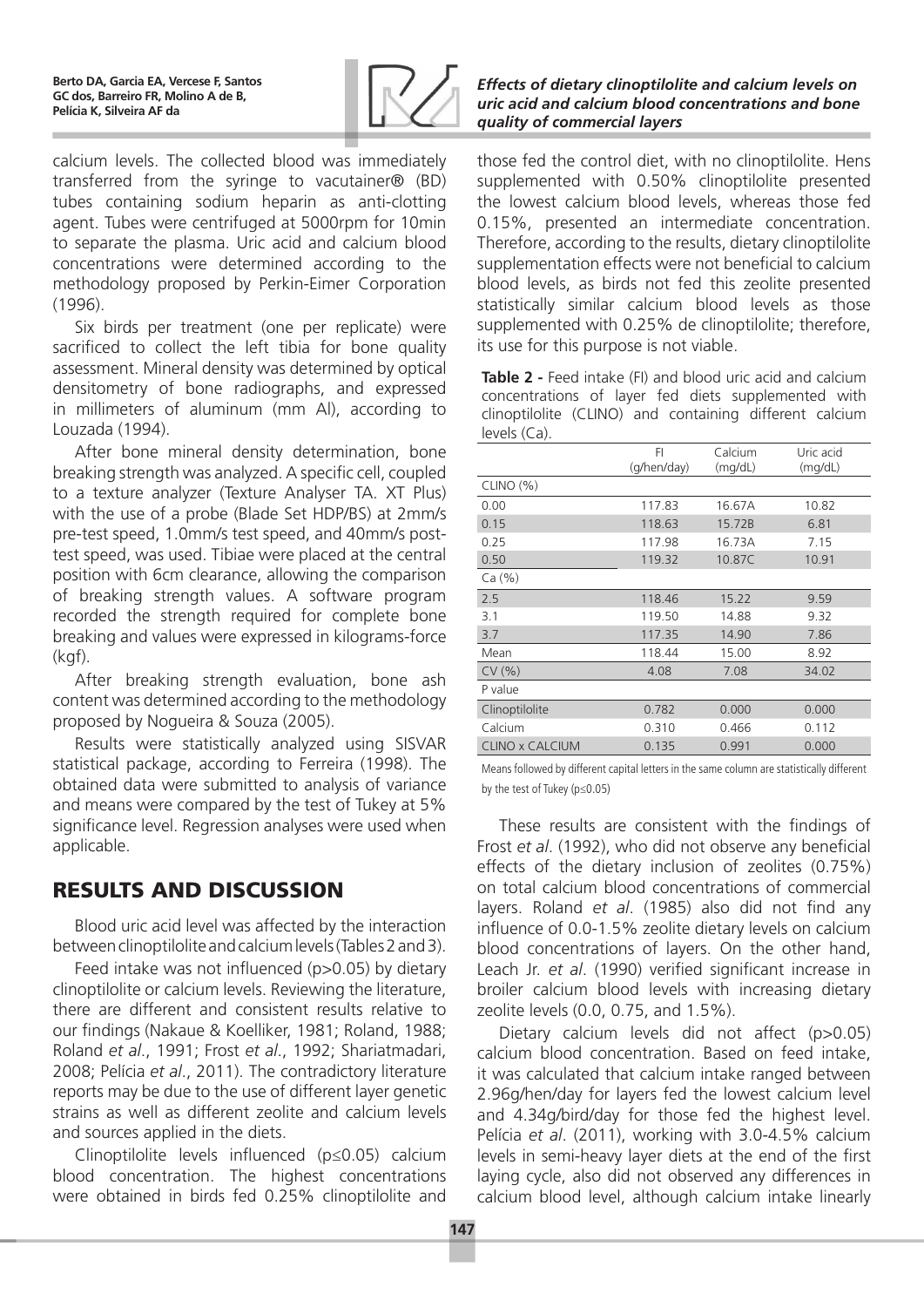

increased with increasing dietary calcium content. Roland *et al*. (1985) also did not find any significant change in calcium blood concentrations in layers fed two different calcium levels (2.75 and 4.00%). On the other hand, in second-cycle layers, blood calcium concentration linearly increased with dietary calcium levels, as well as calcium intake (Pelícia *et al*., 2009). In the present study, calcium intake numerically increased with dietary calcium levels, but blood calcium concentrations were not affected (p>0.05) by calcium intake.

The reported results are contradictory and may be attributed to differences in methodology, genetics and bird species, production periods, dietary calcium levels applied in the above-mentioned studies, which, according to Macari *et al*. (2002), may all affect calcium absorption rate. Calcium homeostatic mechanisms maintain extra-cellular calcium levels constant (Macari *et al*., 2002). In the present study, hens fed marginal calcium levels (2.5 and 3.1%), corresponding to 2.96 and 3.70g calcium intake/hen/day, respectively, presented constant calcium blood concentrations. The deficiency of this nutrient in the diet was probably compensated by calcium reabsorption in the kidneys and bone resorption.

**Table 3 -** Breakdown of the interaction between clinoptilolite and calcium levels relative to uric acid blood concentration.

| Calcium (%) | Clinoptilolite (%)  |                   |                   |                     |  |  |  |
|-------------|---------------------|-------------------|-------------------|---------------------|--|--|--|
|             | 0.00                | O 15              | 0.25              | 0.50                |  |  |  |
|             | Uric acid (mg/dL)   |                   |                   |                     |  |  |  |
| 25          | 18.54aA             | 6.09 <sub>b</sub> | 7.82b             | 5.90 <sub>b</sub> B |  |  |  |
| 31          | 7.77 <sub>b</sub> B | 7.38 <sub>b</sub> | 4.85 <sub>b</sub> | 17.30aA             |  |  |  |
| 37          | 6.15B               | 6.96              | 8.79              | 9.53B               |  |  |  |

Means followed by different capital letters in the same column and different small letters in the same row are statistically different by the test of Tukey (p≤0.05)

Table 3 shows that clinoptilolite levels influenced uric acid blood concentration when hens were fed 2.5 and 3.1% calcium. Those fed 2.5% calcium presented the lowest uric acid concentrations when combined with the zeolite, independently of level, whereas those fed 3.1% calcium had lower uric acid blood concentrations when no or 0.25% zeolite was fed. The diet containing 0.50% clinoptilolite and 3.1% calcium promoted the highest uric acid concentration. Uric acid blood concentration of layers fed 3.7% calcium was not influenced by dietary clinoptilolite level. Therefore, the results show that clinoptilolite was more effective when marginal calcium levels were fed, which was also found by Leach Jr. *et al*. (1990).

### *Effects of dietary clinoptilolite and calcium levels on uric acid and calcium blood concentrations and bone quality of commercial layers*

Blood uric acid concentrations of hens fed diets supplemented with 0.50% or no clinoptilolite were affected by dietary calcium levels. When hens received no clinoptilolite, blood uric acid concentration was significantly reduced with increasing dietary calcium level, decreasing from 18.54mg/dL when hens were fed 2.5% calcium to 6.15mg/dL when 3.7% calcium was offered. Birds fed 0.50% clinoptilolite presented the highest uric acid level when the diet contained 3.1% calcium.

Bone quality results are presented in Table 4.

There was no interaction (p>0.05) between clinoptilolite and calcium dietary levels, nor isolated effects of these factors on bone mineral density. This indicates that the dietary inclusion of clinoptilolite did not affect bone calcium resorption or deposition processes.

The lack of effect of dietary calcium levels on bone mineral density observed in the present study is consistent with the finding of Araújo *et al*. (2006), who also did not detect any differences in bone mineral density in the tibiae of broiler fed 0.8 or 0.8 e 0.6% calcium. On the other hand, Schreiweis *et al*. (2003) found a significant negative linear trend in bone mineral density when decreasing dietary calcium levels (5.4, 3.6, and 1.8%). Almeida Paz *et al*. (2008) observed statistically lower bone mineral density of the tibiae of layers fed 1.8% calcium compared with 3.8%.

There was no interaction (p>0.05) between clinoptilolite and calcium dietary levels, nor isolated effects of clinoptilolite and calcium dietary levels on bone breaking strength or bone ash percentage. However, Leach Jr. *et al*. (1990), working with different synthetic zeolite (0.0; 0.75 e 1.5%) and calcium (0.31; 0.39; 0.47; 0.59 e 1.01%) levels in broiler diets, found that bone ash content increased when zeolite was added to low calcium diets, whereas it decreased broilers were fed zeolite and adequate calcium. The absence of influence of dietary calcium levels on bone breaking strength in the present experiment was also observed by Almeida Paz *et al*. (2008).

The obtained bone ash percentage results are not consistent with the findings of Leach Jr. *et al*. (1990), who reported higher bone calcification as dietary calcium increased.

The absence of effects of dietary clinoptilolite and calcium levels on bone quality parameters suggests that the hens' homeostatic mechanisms were able to maintain extracellular calcium levels constant without the need of mobilizing calcium from the bones. The bone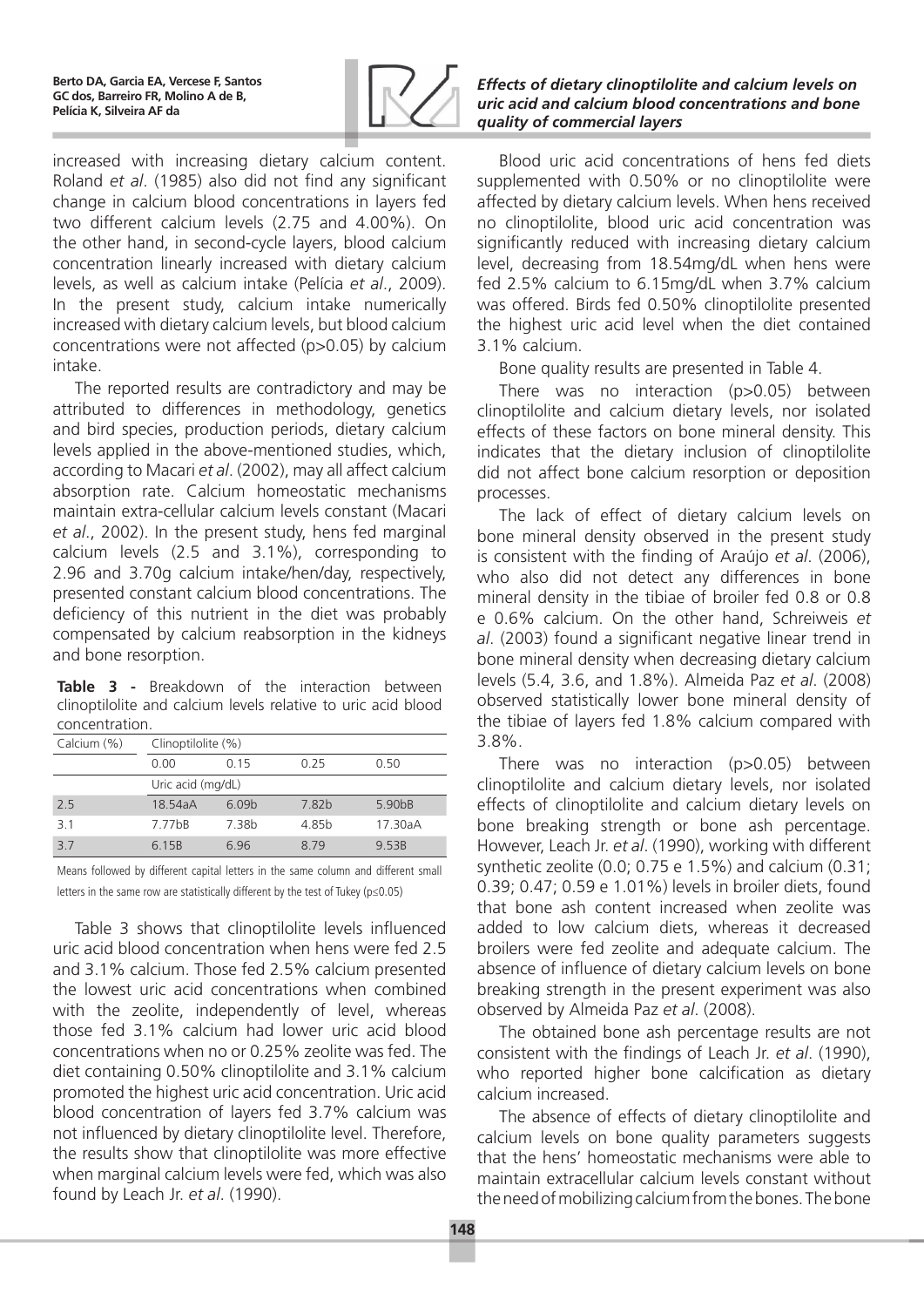

### *Effects of dietary clinoptilolite and calcium levels on uric acid and calcium blood concentrations and bone quality of commercial layers*

**Table 4 -** Bone mineral density (BMD) of the proximal epiphysis (PE), diaphysis (DP), distal epiphysis (DE), and total bone density (TOTAL), breaking strength (BS), and ash percentage (ASH) of the tibiae of layers fed diets containing different clinoptilolite (CL) and calcium (Ca) levels.

|              |       | <b>BMD</b><br>(mm Al) | <b>BS</b><br>(kgf) | Ash<br>(%) |       |       |
|--------------|-------|-----------------------|--------------------|------------|-------|-------|
| CLINO (%)    | PE    | <b>DP</b>             | DE                 | Total      |       |       |
| 0.00         | 3.39  | 2.37                  | 3.31               | 9.07       | 7.32  | 53.84 |
| 0.15         | 3.81  | 2.49                  | 3.56               | 9.86       | 6.81  | 55.33 |
| 0.25         | 3.44  | 2.36                  | 3.14               | 8.94       | 6.56  | 55.01 |
| 0.50         | 3.54  | 2.44                  | 3.42               | 9.40       | 7.71  | 53.71 |
| Ca (%)       |       |                       |                    |            |       |       |
| 2.5          | 3.40  | 2.28                  | 3.44               | 9.12       | 7.16  | 55.11 |
| 3.1          | 3.50  | 2.42                  | 3.46               | 9.38       | 7.33  | 54.52 |
| 3.7          | 3.73  | 2.54                  | 3.17               | 9.44       | 6.81  | 53.78 |
| Mean         | 3.54  | 2.41                  | 3.36               | 9.32       | 7.10  | 54.47 |
| CV(% )       | 21.23 | 23.74                 | 23.34              | 18.55      | 24.35 | 7.85  |
| P value      |       |                       |                    |            |       |       |
| <b>CLINO</b> | 0.348 | 0.906                 | 0.431              | 0.398      | 0.195 | 0.578 |
| Calcium      | 0.311 | 0.281                 | 0.366              | 0.786      | 0.569 | 0.562 |
| CLINO X Ca   | 0.060 | 0.336                 | 0.334              | 0.150      | 0.462 | 0.516 |

Means followed by different capital letters in the same column are statistically different by the test of Tukey (p≤0.05)

quality results reported in literature are contradictory and may be attributed to differences in methodology, genetics and bird species, production periods, zeolite sources and levels, dietary limestone solubility, dietary calcium levels evaluated, which, according to Macari *et al*. (2002), may all affect calcium absorption rate.

# **Conclusions**

It was concluded that the inclusion of up to 0.50% clinoptilolite in layer diets does not affect blood uric acid and calcium concentrations or bone quality.

When layers at the end of the first laying cycle are fed *ad libitum* and present 119.50g/hen/day average feed intake, 3.1% dietary calcium promotes 3.7g/ hen/day calcium intake, which is sufficient to maintain calcium blood levels and bone quality.

# **References**

- Albano Júnior M, Albuquerque R, Lima CG, Ghion E, Lima FR, Morais CSD. Desempenho e qualidade dos ovos de diferentes linhagens de poedeiras comerciais pós-muda forçada recebendo rações com níveis variáveis de cálcio. Brazilian Journal Veterinary Research Aniamal Science 2000;37(4).
- Almeida Paz ICL, Mendes AA, Balog A, Komiyama CM, Takahashi SE, Almeida ICL, Garcia EA, Vulcano LC, Ballarin AW, Martins MRFB, Bueno LGF. Qualidade óssea, produção e qualidade de ovos de poedeiras semi-pesadas em primeiro ciclo de produção. Pubvet 2008;2(23):248.
- Araújo CSS, Artoni SMB, Araújo LF, Junqueira OM, Louzada MJQ, Oliveira D. Densidade óssea de frangos de corte alimentados com diferentes níveis de aminoácidos e cálcio durante a fase final de criação. Acta Scientarium Animal Science 2006;28(2):203-208.
- Armbruster T. Clinoptilolite-heulandite: applications and basic research. Zeolites and Mesoporous Material at the Dawn 2001;21:127-135.
- Bronner F. Intestinal calcium absorption: mecanisms and applications. Journal Nutrition 1987;117:1347-1352.
- Ferreira DP. Programa Sisvar.exe. Sistema de Análises de Variância. Versão 3.04. Lavras: UFLA; 1998.
- Frost TJ, Roland SR DA, Barnes DG, Laurent SM. The effect of sodium and cholecalciferol on plasma levels oh 1.25 dihydroxycholecalciferol, calcium, and phosphorus in commercial leghorns. Poultry Science 1992;71:886-893.
- Highfill C. Calcium, phosphorus and vitamin D3 in your birds dieta. Winged Wiston Pet Bird Magazine. April Magazine; 1998.
- Junqueira OM, Rodrigues EA. Balanço de cálcio e fósforo em poedeiras comerciais. In: Berchieri Júnior A. Atualização em avicultura para poedeiras comerciais. Jaboticabal (SP): FUNEP; 2004.
- Keshavarz K. The effect of dietary levels of calcium and phosphorus on performance and retention of these nutrientes by layng hens. Poultry Science 1986;65(1):114-121.
- Klasing KC. Comparative avian nutrition. Wallingford (UK): CABI Publishing; 1998.
- Larbier M, Leclerq B. Nutrition and feeding of poultry. Nottingham: University Press; 1992.
- Leach Júnior RM, Heinrichs BS, Burdette J. Broiler chicks fed low calcium diets. 1: influence of zeolite on growth rate and parameters of bone metabolism. Poultry Science 1990;69:1535-1539.
- Louzada MJQ. Otimização da técnica de densitometria óptica em imagens radiográficas de peças ósseas: estudos "in vitro" [tese]. Campinas (SP): Universidade Estadual de Campinas; 1994.
- Luz AB. Zeólitas: propriedades e usos industriais [tecnologia mineral 68]. Rio de Janeiro: Cetem; 1995.
- Macari M, Furlan RL, Gonzales E. Fisiologia aviária aplicada a frangos de corte. Jaboticabal (SP): FUNEP, UNESP; 2002.